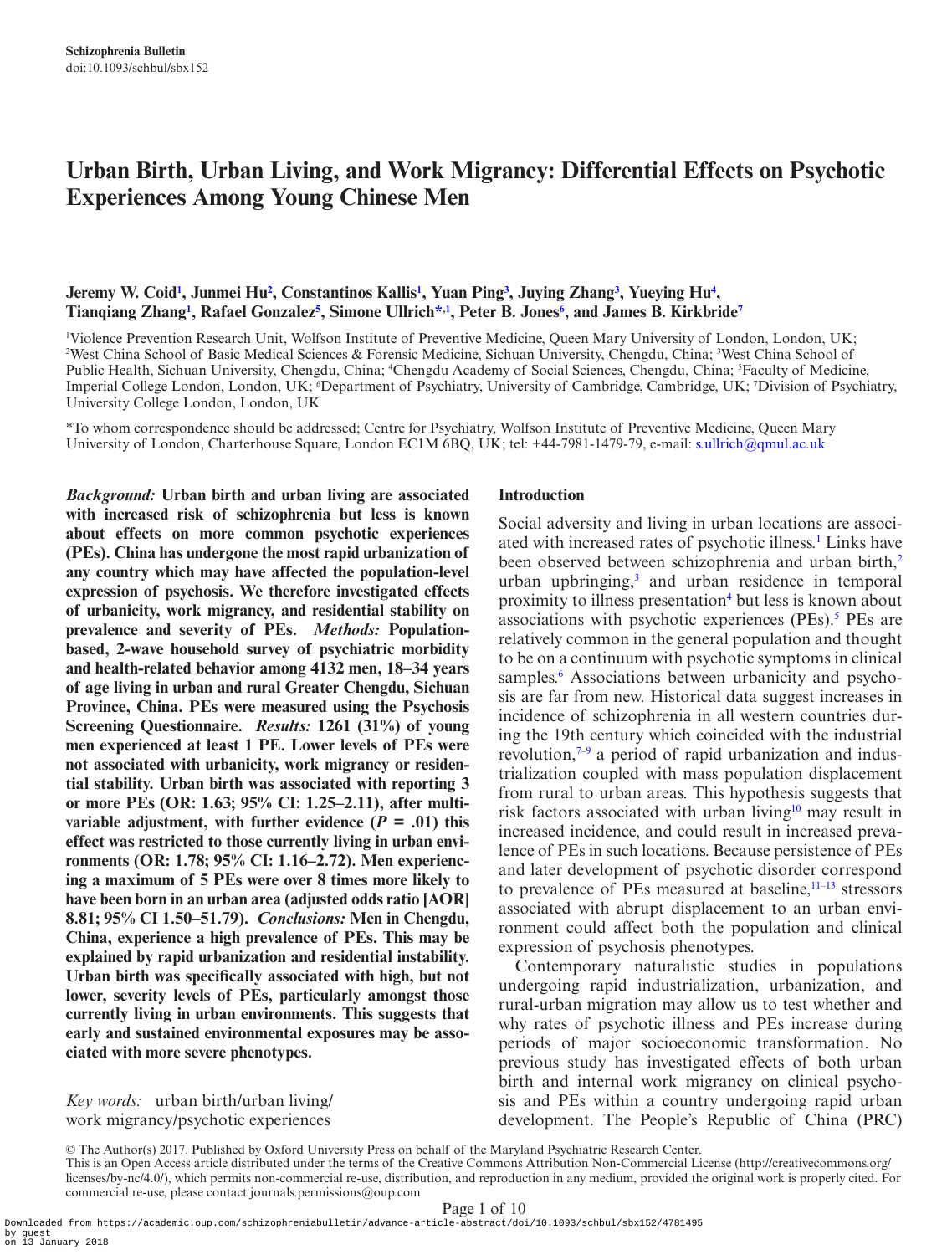has undergone the most rapid process of urbanization of any country from the mid-20th century onwards and the prevalence of (detected) schizophrenia is thought to be increasing.<sup>14</sup> Persons recorded as living in urban areas increased from 13% to 53% between 1952 and 2012, with rural-urban labor migration providing the backbone for long-term economic transformation. Chinese migrant workers, however, experience considerable acculturative stress,<sup>15</sup> social marginalization<sup>16</sup> and individual-level risks for poor mental health, $17-19$  although specific associations with psychosis have not been confirmed. Previous surveys have observed that prevalence of schizophrenia is high in Chinese urban areas, $20,21$  $20,21$  but studies investigating effects of population displacement, rural-urban migration, and birth on heterogeneity in these rates are missing.

We conducted a large representative survey of PEs among young adult men in Sichuan Province, PRC. The aims of the study were to investigate whether: (1) urban birth and living were associated with increased prevalence of PEs; (2) being a migrant worker modified effects of birth and current residence; and (3) effects of place of birth, living, migrancy, and residential stability differed across severity of PEs.

### **Methods**

### *Participant Sampling*

We carried out a survey of men aged 18–34 years in 2 waves in 2011 and 2013, based on stratified multistage sampling to correspond to a previous UK survey<sup>22</sup> to achieve a representative sample of Chinese men living in rural and urban settings in Sichuan province, PRC. This method was preferred given the absence of a simple sampling frame. First, we stratified Greater Chengdu into 3 concentric rings delineating (1) the city centre (exclusively urban "districts"); (2) suburbs (mixed rural "counties" and urban "districts"); and (3) rural areas (exclusively rural "counties"). Our sampling strategy varied according to concentric ring (strata) and administrative organization of households.

Total numbers of selected households in urban and rural areas were 1152 and 1260, respectively. Different districts and villages were included randomly in the 2 waves, without replacement, to avoid duplication of any district being sampled more than once. All sampling frames were derived using official data provided by the Chengdu Government website ([http://jcpt.chengdu.gov.](http://jcpt.chengdu.gov.cn/chengdushi/) [cn/chengdushi/](http://jcpt.chengdu.gov.cn/chengdushi/)).

#### *Data Collection*

A self-administered questionnaire used in a previous UK survey<sup>22</sup> was adapted and translated into Mandarin. The questionnaire was then back-translated into English before final modifications for usage. Informed consent was obtained from all survey respondents. Respondents

completed pencil and paper questionnaires in privacy and were given gifts to the value of 50 yuan for participation.

Ethical approval to carry out the survey was obtained from the Medical Ethics Committee of the University of Sichuan.

#### *Survey Measures*

The Psychosis Screening Questionnaire (PSQ)<sup>23</sup> assessed 5 common PEs: hypomania, thought interference, paranoid delusions, strange experiences, and auditory and visual hallucinations. We reported descriptive statistics (ie, prevalence) on those endorsing 1 or more, 3 or more or all 5 PEs. To examine the associations between severity of PEs and exposure and other survey variables, we treated PEs as both a nominal  $(0, 1-2, 3-4, 5$  PEs) and binary variable (3–5 vs 0–2); the latter represented our previously used cut-off to indicate potentially clinically relevant psychosis.<sup>22</sup>

Questions from the Structured Clinical Interview for DSM-IV personality disorder (SCID-II) screening questionnaire<sup>24</sup> probed for antisocial personality disorder. The Hospital Anxiety and Depression Scale (HADS)<sup>[25](#page-8-18)</sup> identified anxiety and depressive disorder based on scores of ≥11 in the past week. The psychometric properties of the Mandarin version of the HADS have been previously found to be good.<sup>26</sup> Scores of  $\geq 20$  on the Alcohol Use Disorders Identification Test (AUDIT),<sup>[27](#page-8-20)</sup> and ≥25 on the Drug Use Disorders Identification Test (DUDIT),<sup>28</sup> were used to identify alcohol or drug dependence respectively. The AUDIT tool demonstrated good psychometric properties in Mandarin-speaking samples.<sup>29</sup> The DUDIT had not previously been assessed in a Mandarin-speaking sample, but we followed recommendations from the authors for translation ([http://www.emcdda.europa.eu/](http://www.emcdda.europa.eu/best-practice/eib/dudit) [best-practice/eib/dudit](http://www.emcdda.europa.eu/best-practice/eib/dudit)).

Participants were asked about lifetime history of suicidal attempts, consultations with a medical practitioner for mental health problems, and impairment in daily living.

### *Exposure Variables*

All participants were asked about place of birth and whether this was a rural or urban area; this is formally defined under the household registration section of PRC. They were asked about the urban/rural status of their current living location, length of time in current location (in years, as a marker of residential instability) spent there, and whether they were a migrant worker.

#### *Statistical Analysis*

To ensure a sample representative of the region, weights were constructed based on probabilities of circle, district, street, and community. All descriptive statistics and subsequent statistical comparisons are based on weighted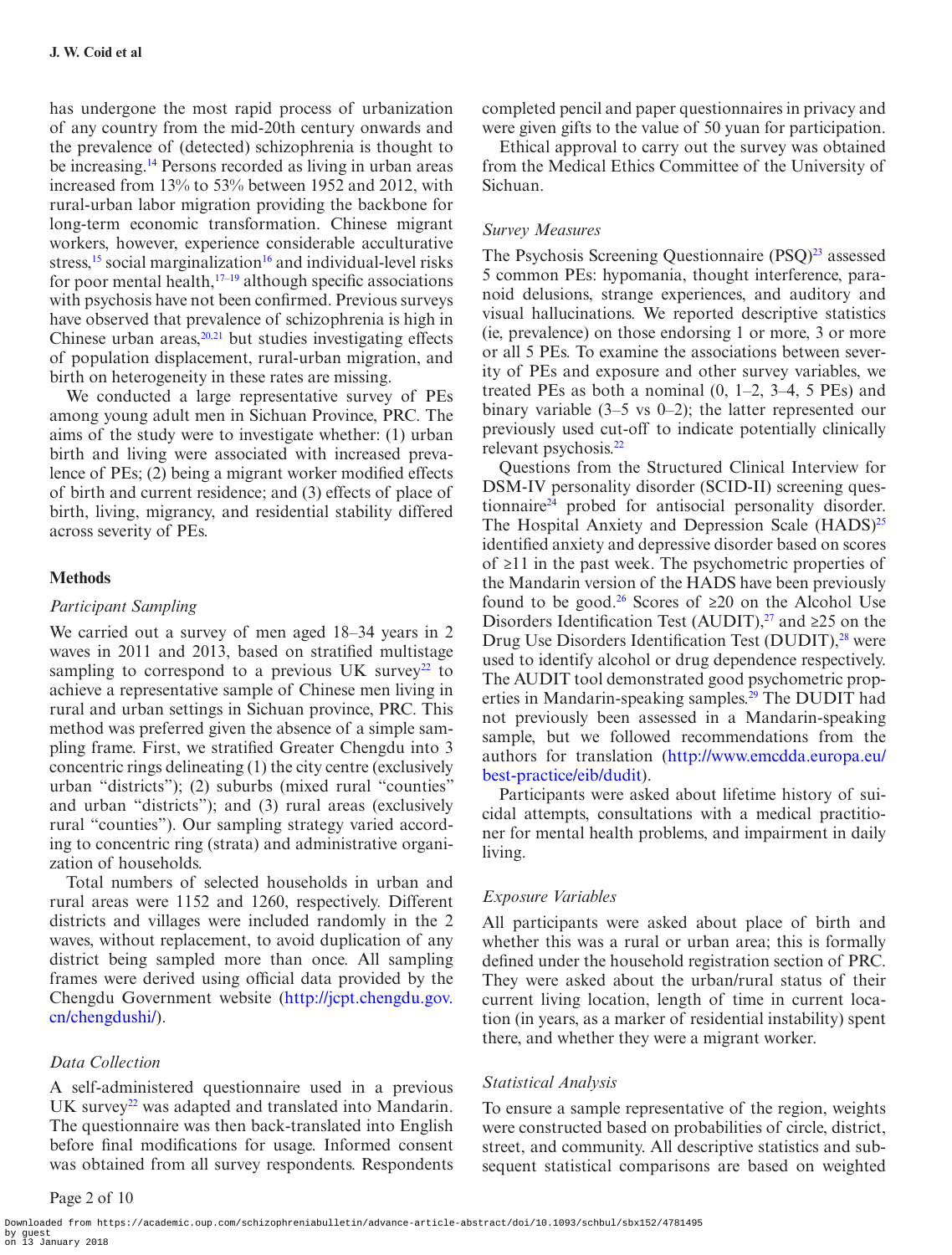# **Results**

### *Demography and Sampling*

The combined weighted sample included 4132 men, 18–34 years of age, 2867 in the first and 1265 in the second wave. Of the total sample, 2853 (69.3%) reported rural birth and 1262 (30.7%) urban birth; 2104 (51.2%) current rural living, and 2005 (48.8%) current urban living; 1604 (40.4%) reported they were migrant workers. Median time spent in current location was 0.5 years (IQR 0.2–1.7). For descriptive purposes, we used the conventional cut-off of the last quartile (at least 1.7 years) as the threshold to define long time period at current location. In regression models, we included time at current location as continuous measure to increase power in detecting effects of this exposure variable.

Urban-born men were younger, and more likely to be single, completed higher education, misused alcohol and drugs, and consulted a medical practitioner than those born in rural areas ([table 1\)](#page-3-0). However, urban-born men reported lower levels of depression than their rural-born counterparts. Men currently living in an urban area were also more likely to be single, to have completed higher education, and were less likely to be depressed than those living in a rural area. No associations were found between work migrancy and demography. Finally, shorter length of time living in current location was associated with younger age, lower educational level, single marital status, ethnic minorities, and history of suicide attempts.

# *Prevalence and Distribution of PEs by Exposure Status*

In the total sample, 1261 (31.1%; 95% CI: 25.8%–37.0%) described experiencing 1 or more PEs within the last year, with an annual prevalence of people screening positive for psychosis (PSQ  $\geq$  3) of 5.0% (95% CI: 3.7%–6.7%). Initial inspection suggested prevalence of 1 or more PEs did not vary by urban birth, current living or migrancy status [\(table 1\)](#page-3-0). Length of time at current location was associated with prevalence of 1 or more PEs, such that greater residential stability was associated with a lower likelihood of PEs (AOR: 0.69; 0.54–0.88). By contrast, prevalence of 3 or more PEs was associated with urban birth (AOR: 1.90; 1.28–2.82), urban living (AOR: 2.05; 1.46–2.88), and time at current location (AOR: 0.38; 0.19– 0.74). Further inspection of this data ([figure 1](#page-4-0)) suggested that the proportion of people exposed to urban birth,

current living and migrant status increased with greater endorsement of PEs, particularly amongst participants endorsing all 5 PEs. Residential instability (indicated by decreasing length of time at current location) showed a linear association with number of PEs, although this was not sustained at 5 PEs. There was also some evidence of a synergistic relationship between urban birth and current urban living, such that most men with 5 PEs (79.4%) were exposed to both variables (supplementary figure 1).

# *Association Between PEs and Other Clinical and Demographic Characteristics*

[Table 2](#page-5-0) shows associations between levels of PEs, demography and other psychiatric morbidity. There were no significant associations between demography and levels of PEs. However, men who reported an increasing number of PEs were more likely to receive comorbid diagnoses of anxiety disorder, alcohol and drug misuse, antisocial personality disorder, although not depressive disorders; they were also more likely to report both impairment in daily living and consulting a medical practitioner due to mental health problems. These patterns were present across all levels of PEs, including when considering 3 or more PEs as a cut-off for clinical symptoms.

# *Regression Modeling*

We found no associations between migrant worker status and PEs ([table 3\)](#page-6-0). Current urban living was initially associated with reporting 5 PEs (Models I and II, [table 3\)](#page-6-0), but this effect was attenuated following mutual adjustment for urban birth and other exposures including age, anxiety disorder, alcohol misuse, drug use, suicide attempt, and antisocial personality disorder (Model III). Men who reported experiencing all 5 PEs were 8.81 (95% CI: 1.50–51.79) times more likely to have been born in an urban area than men reporting no PEs, after multivariable adjustment. Similar patterns were observed when we considered 3 or more PEs as an indicator for possible clinical psychosis [\(table 3\)](#page-6-0). Thus, after adjustment for all other variables (Model III) we found urban birth was associated with increased odds of reporting 3 or more PEs (OR: 1.63; 1.25–2.11), with weak evidence that greater residential stability was associated with reduced odds of psychosis (OR: 0.76; 0.58–1.01;  $P = .056$ ). We found evidence to support a synergistic effect between urban birth and current living, with excess risk limited to those exposed to both variables (OR: 1.78; 1.16–2.72;  $P = .01$ ; [figure 2](#page-6-1)).

# **Discussion**

The annual prevalence of 1 or more PEs in this sample of young Chinese men was high. This suggests that young Chinese men may have been exposed to more risk factors than elsewhere, including the marked social and economic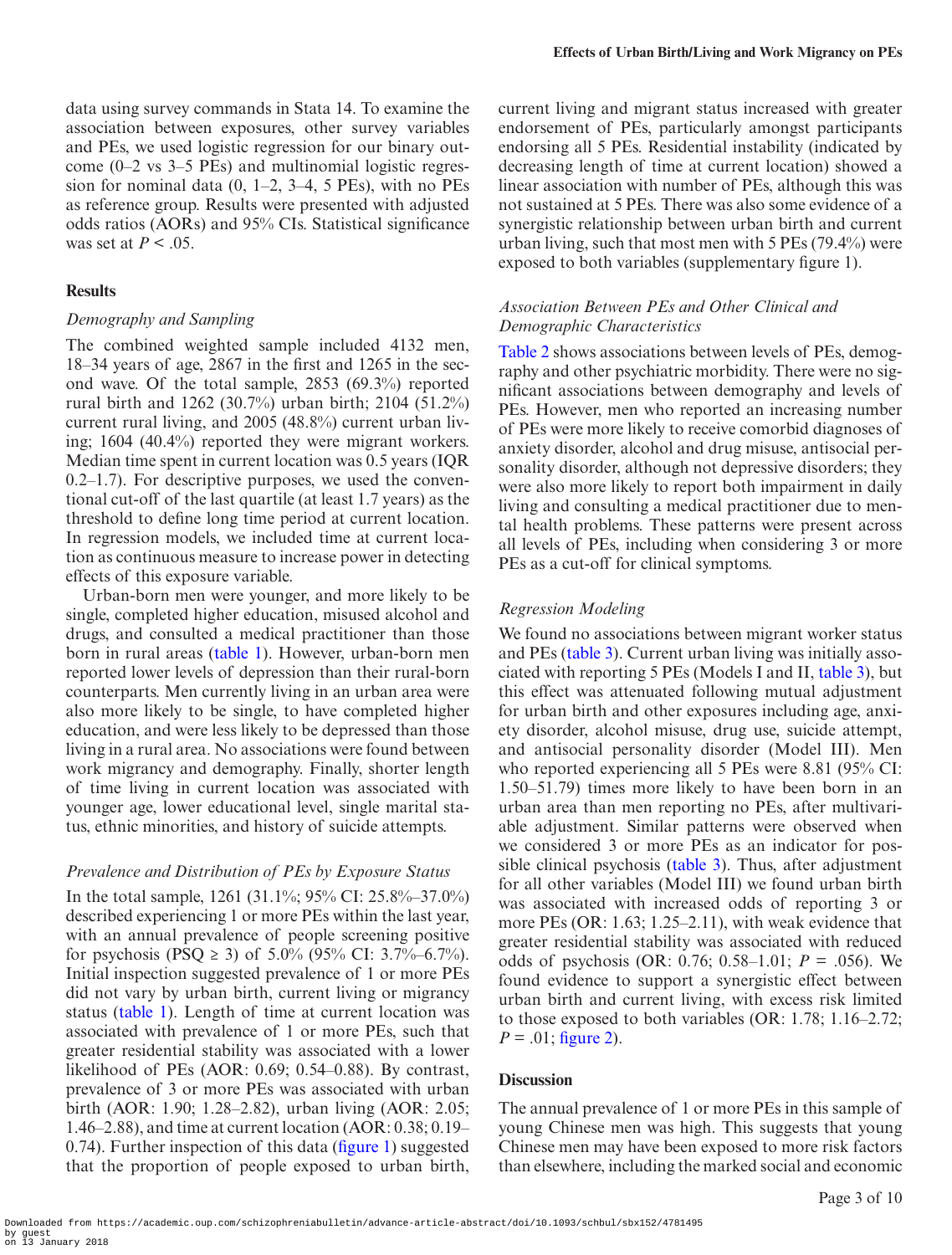|                                                                                                                                                                                                                                                                                          |                 |               | Urbanicity and Migrancy Characteristics                         |                  |                |                                                |                  |                |                                                 |                |                   |                                                 |
|------------------------------------------------------------------------------------------------------------------------------------------------------------------------------------------------------------------------------------------------------------------------------------------|-----------------|---------------|-----------------------------------------------------------------|------------------|----------------|------------------------------------------------|------------------|----------------|-------------------------------------------------|----------------|-------------------|-------------------------------------------------|
|                                                                                                                                                                                                                                                                                          |                 | Urban Birth   |                                                                 |                  | Urban Living   |                                                |                  | Migrant Worker |                                                 | (Ordinal)      |                   | Time at Current Location                        |
|                                                                                                                                                                                                                                                                                          | z               | $\frac{5}{6}$ | $\widehat{\sigma}$<br><b>AOR</b><br>(95%                        | $\overline{\mu}$ | $\frac{5}{6}$  | (95% CI)<br><b>AOR</b>                         | $\overline{\mu}$ | $\frac{5}{6}$  | $(95%$ CI)<br><b>AOR</b>                        | $n^{\rm a}$    | $\%$ <sup>a</sup> | $(95%$ CI)<br><b>AOR</b>                        |
| Single marital status<br>Demography                                                                                                                                                                                                                                                      | 782             | 62.0          | 1.71                                                            | 1162             | 58.0           | 1.49                                           | 890              | 55.5           | 1.13                                            | 278            | 32.7              | 0.39                                            |
| Higher education level                                                                                                                                                                                                                                                                   | 568             | 46.2          | $-2.29$ <sup>***</sup><br>$(1.27 -$<br>2.61                     | 906              | 46.0           | $(1.04 - 2.14)^*$<br>4.17                      | 504              | 32.4           | $(0.96 - 1.33)$<br>$\Xi$                        | 182            | 21.8              | $(0.31 - 0.50)*$<br>0.77                        |
| Ethnic minority                                                                                                                                                                                                                                                                          | $\ddot{4}$      | 3.5           | $(0.93 - 2.47)$<br>$-3.20$ <sup>***</sup><br>$(2.12 -$<br>1.52( | 65               | 3.2            | $(2.73 - 6.37)$ ***<br>1.57                    | 53               | 3.3            | $(0.85 - 1.43)$<br>$\dot{4}$                    | $\circ$        | $\Box$            | $0.48(0.29 - 0.80)$ **<br>$(0.61 - 0.98)$ *     |
| $Age$ —mean $(SD)$                                                                                                                                                                                                                                                                       | 25.1            | 4.8           | $(0.93 - 0.98)$ ***<br>0.96                                     | 25.6             | 4.6            | $(0.61 - 4.04)$<br>$(0.95 - 1.01)$<br>0.98     | 26.1             | 4.6            | $(0.53 - 3.90)$<br>$(1.00 - 1.05)$<br>02        | 28.2           | 4.2               | $(1.06 - 1.13)$ ***<br>1.09                     |
| Other psychiatric morbidity<br>Depressive disorder                                                                                                                                                                                                                                       | 128             | 10.3          | 0.63                                                            | 166              | 8.4            | 0.39                                           | 198              | 12.5           | 0.81                                            | 118            | 14.0              | 1.02                                            |
| Anxiety disorder                                                                                                                                                                                                                                                                         | 126             | 10.1          | $-0.97$ )*<br>(0.74–1.75)<br>$(0.41 -$<br>1.14(                 | 214              | 10.8           | $(0.25 - 0.61)$ ***<br>$\frac{4}{4}$           | 170              | 10.8           | $(0.58 - 1.12)$<br>$\overline{.31}$             | 47             | 5.6               | $\frac{(0.78-1.33)}{0.76}$                      |
| Alcohol misuse                                                                                                                                                                                                                                                                           | 124             | 10.2          | 1.96                                                            | 148              | 7.6            | $(1.01 - 2.05)*$<br>1.25                       | 105              | 6.8            | $\frac{(0.96 - 1.79)}{0.96}$                    | 55             | 6.7               | $(0.64 - 0.90)**$<br>0.79<br>$(0.52 - 1.19)$    |
| Drug misuse                                                                                                                                                                                                                                                                              | 28              | 2.3           | $2.91$ <sup>**</sup><br>$(1.32 -$<br>2.94                       | 28               | $\overline{4}$ | $(0.80 - 1.98)$<br>1.31                        | 22               | 1.4            | $(0.71 - 1.30)$<br>$\overline{22}$              | $\circ$        | 0.7               | 0.87                                            |
| Suicide attempt                                                                                                                                                                                                                                                                          | 110             | 9.4           | $-5.20$ )***<br>$(1.66 - 1.08)$                                 | 190              | 9.8            | $(0.80 - 2.16)$<br>1.25                        | 153              | 10.1           | $(0.60-2.48)$<br>1.26                           | 55             | 6.8               | $(0.53-1.40)$<br>0.65                           |
| Antisocial personality disorder                                                                                                                                                                                                                                                          | $\mathcal{O}$   | 5.0           | $(0.75 - 1.56)$<br>1.21                                         | 95               | 4.8            | $(0.87 - 1.80)$<br>$(0.92 - 1.50)$<br>1.18     | 68               | 4.3            | $(0.81 - 1.97)$<br>0.93                         | 33             | 4.0               | $(0.435 - 1.19)$<br>0.87                        |
| Psychotic experiences (1+)                                                                                                                                                                                                                                                               | 396             | 32.0          | $1.03(0.87 - 1.22)$<br>$(0.88 - 1.68)$                          | 605              | 30.6           | 0.93                                           | 508              | 32.2           | $(0.87 - 1.27)$<br>$(0.45 - 1.92)$<br>0.05      | 196            | 23.4              | $(0.51 - 1.51)$<br>0.69                         |
| Psychotic experiences (3+)                                                                                                                                                                                                                                                               | $\overline{5}$  | 7.4           | $-2.82$ <sup>**</sup><br>$(1.28 -$<br>1.90                      | 132              | 6.7            | $(1.46 - 2.88)$ ***<br>$(0.66 - 1.30)$<br>2.05 | 89               | 5.6            | $(0.68 - 2.26)$<br>$\frac{124}{ }$              | $\frac{8}{18}$ | 9.9               | $(0.54 - 0.88)**$<br>0.38<br>$(0.19 - 0.74)$ ** |
| Impairment in daily living                                                                                                                                                                                                                                                               | $\overline{19}$ | $\frac{1}{2}$ | 1.15                                                            | 23               | 1.2            | 1.07                                           | 23               | 1.5            | 18                                              | 13             | 1.6               | $(0.61 - 1.12)$<br>0.83                         |
| Consulted medical practitioner                                                                                                                                                                                                                                                           | $\overline{71}$ | 5.9           | $-4.17$ <sup>*</sup><br>$(0.96 - 1.38)$<br>(1.04<br>2.09        | 75               | 3.9            | $(0.83 - 1.39)$<br>$0.60 - 1.69$<br>1.01       | $\infty$         | 3.9            | $(1.04 - 1.34)^*$<br>$(0.65 - 1.53)$<br>$\odot$ | $\overline{4}$ | 1.7               | $(0.24 - 0.71)$ **<br>0.42                      |
| ⊕For descriptive purposes absolute and relative frequencies of the last quartile were reported, the continuous score was used for ordinal regression.<br>*P < .05, **P < .01, ***P < .001.<br>Note: AOR, adjusted odds ratios for survey wave. All estimates are based on weighted data. |                 |               |                                                                 |                  |                |                                                |                  |                |                                                 |                |                   |                                                 |

Table 1. Univariable Associations of Urbanicity and Migrancy Characteristics With Demography, Psychotic Experiences, and Other Psychiatric Morbidity **Table 1.** Univariable Associations of Urbanicity and Migrancy Characteristics With Demography, Psychotic Experiences, and Other Psychiatric Morbidity

<span id="page-3-0"></span>Page 4 of 10

Downloaded from https://academic.oup.com/schizophreniabulletin/advance-article-abstract/doi/10.1093/schbul/sbx152/4781495 by guest on 13 January 2018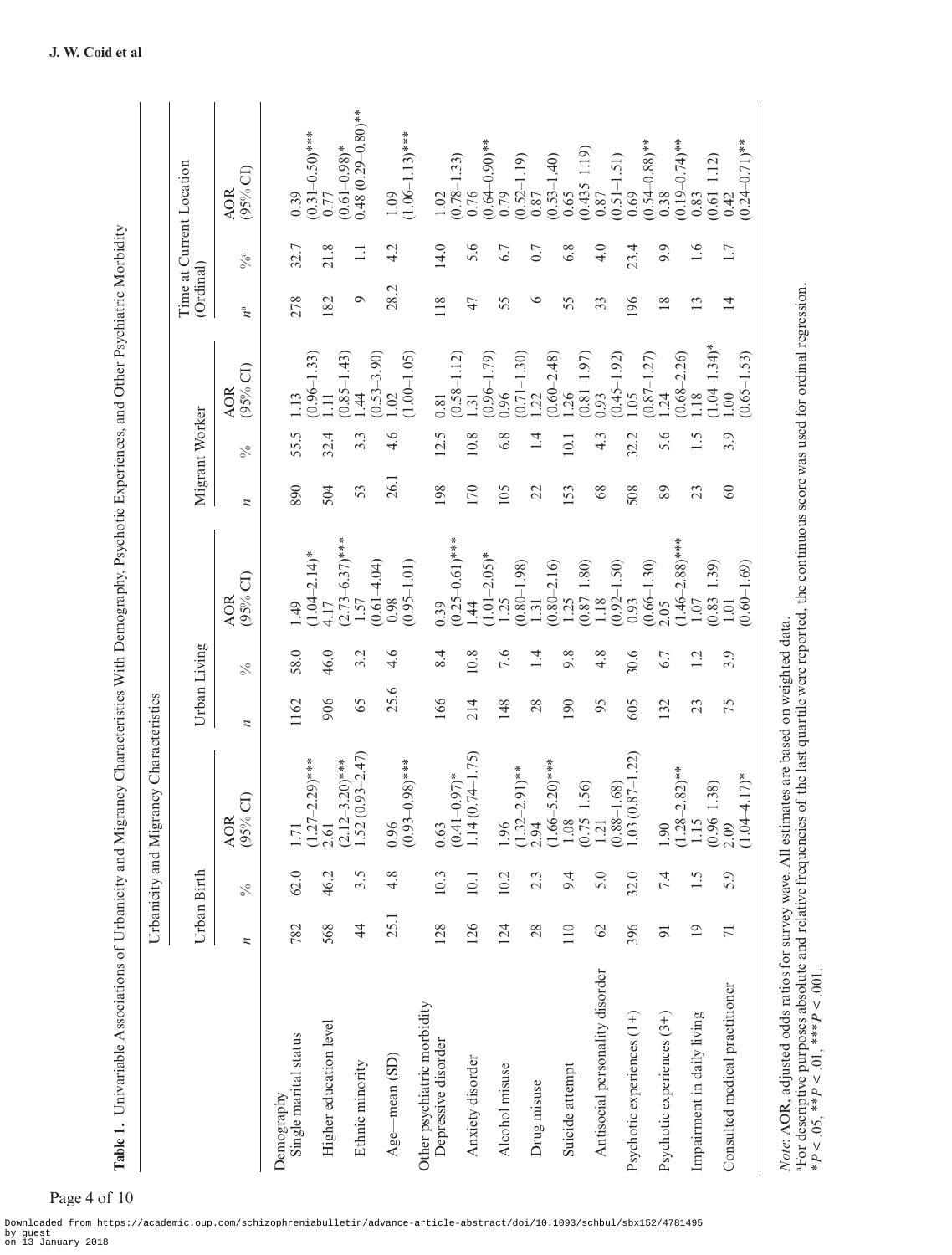

**Fig. 1.** Distribution of urbanicity/migrancy across different levels of psychotic experiences.

changes in China. When we investigated this in relation to urban birth, current living status, and work migrancy, we found evidence that men who reported experiencing 3 or more PEs were 63% more likely to have been born in urban than rural areas, after adjustment for several possible confounders. We also found evidence to suggest that this excess was restricted to men who were born and remained living in urban areas at the time of the survey. For men reporting all 5 PEs, urban birth was associated with over an 8-fold elevation in risk.

Urban birth was also independently associated with alcohol and drug misuse. Surprisingly, urban living and residential stability, as measured by length of time in current location, were not generally associated with other psychiatric morbidity, although residential instability was associated with reported suicide attempts. The negative associations we observed between urbanicity and depression correspond to the higher prevalence consistently observed in rural areas in China.<sup>30</sup> Linear relationships between increasing levels of PEs and all forms of psychiatric morbidity, except depression, correspond to studies showing that PEs in western countries are explained substantially by other conditions and that most individuals with PEs have current diagnoses primarily of mood or anxiety, but also substance misuse and self-harm.<sup>[31](#page-8-24)</sup> Despite previous studies showing associations between work migrancy and poor mental health, we found no associations in this study.

#### *Urban Birth and Urban Living*

In our study, urban birth was a stronger predictor of more severe PEs than urban living, though we found <span id="page-4-0"></span>some evidence that persistent exposure to urban environments was associated with greatest risk. We found little evidence to suggest that either exposure was associated with lower levels of PEs in our sample of Chinese men. This suggests that, in this population, factors associated with urban birth and living are not associated with the extended psychosis phenotype, which is thought to lie on a continuum with clinical psychosis in the general population.[6](#page-8-5)[,32](#page-9-0) In contrast, we found that urban birth was associated with more severe psychotic conditions, represented by both our definition of 3 or more PEs in the past year, as well as endorsement of all 5 PEs measured using the PSQ. These results are consistent with previous studies which suggest that urban birth is associated with clinical psychosis,  $33$  but weaker for subclinical PEs.<sup>[1](#page-8-0)</sup> In our study, reporting of more PEs was strongly associated with greater impairment and medical consultations, indicative of a categorical psychosis construct. Although our cross-sectional method could not ultimately determine whether transition had progressively occurred from PEs to a clinical psychotic state, $12,13$  $12,13$  an ongoing process of transition from lower levels over time was unlikely due to lack of associations observed between urban birth and lower levels of PEs in our sample.

### *The Effects of Work Migrancy and Residential Instability*

We did not find independent associations between migrancy status and PEs, but there was weak evidence  $(P = .056)$  that shorter time in current location (whether urban or rural) was associated with a higher likelihood of reporting 3 or more PEs. China's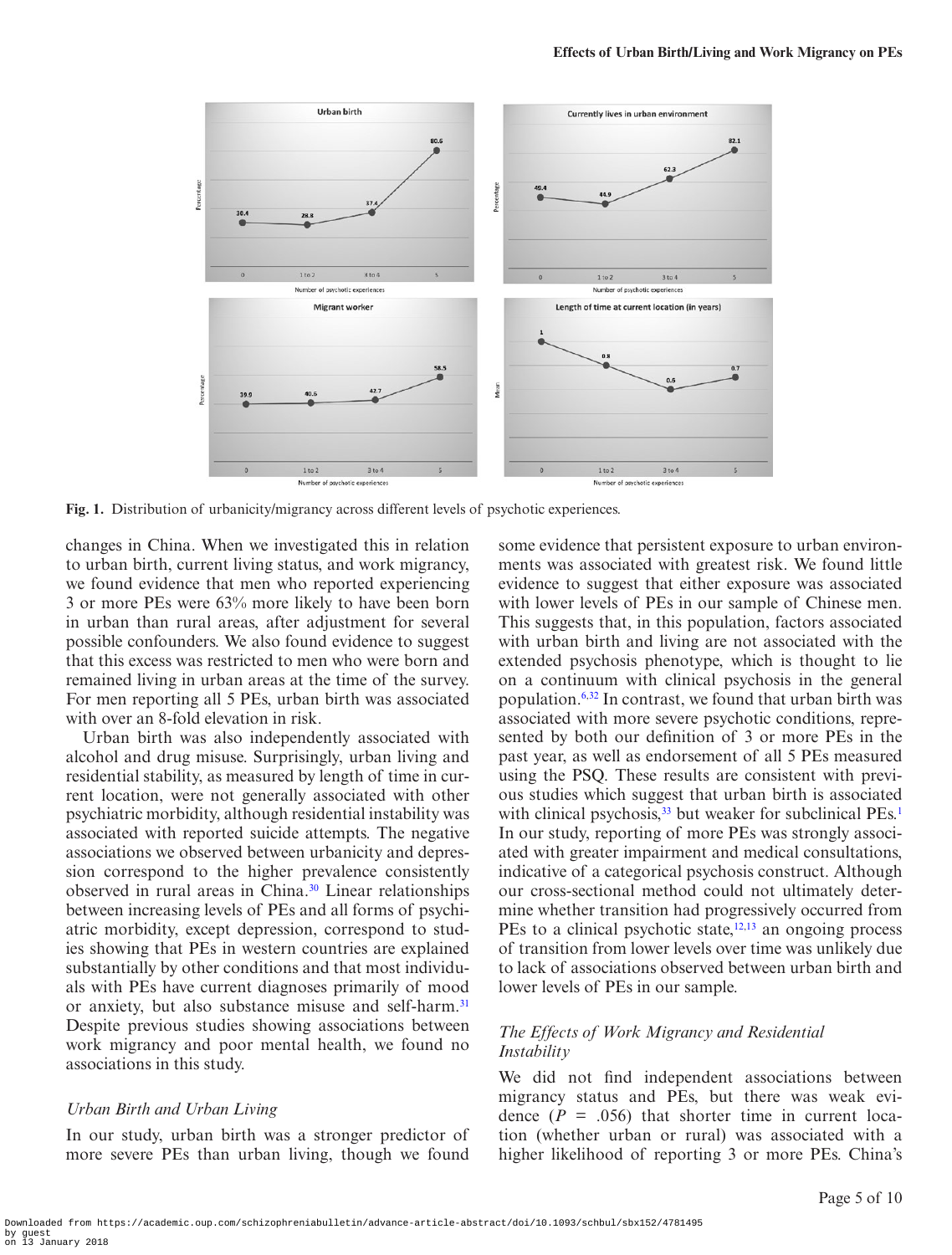|                                                                                                                                                        |                            |      | Number of Psychotic Experiences |                           |                              |                      |                 |                                                            |                |                  |                              |                                 |
|--------------------------------------------------------------------------------------------------------------------------------------------------------|----------------------------|------|---------------------------------|---------------------------|------------------------------|----------------------|-----------------|------------------------------------------------------------|----------------|------------------|------------------------------|---------------------------------|
|                                                                                                                                                        | $(2789, 68.9\%)$<br>0(Ref) |      | $(1058, 26.1\%)$<br>$1 - 2$     |                           |                              | $(167, 4.1\%)$<br>34 |                 |                                                            | $(36, 0.9\%)$  |                  |                              | $3-5^a$                         |
|                                                                                                                                                        | $\overline{\mu}$           | $\%$ | $\overline{\mu}$                | $\frac{6}{6}$             | <b>AOR</b>                   | $\overline{\mu}$     | $\%$            | <b>AOR</b>                                                 | z              | $\frac{5}{6}$    | <b>AOR</b>                   | <b>AOR</b>                      |
| Demography                                                                                                                                             |                            |      |                                 |                           |                              |                      |                 |                                                            |                |                  |                              |                                 |
| Single marital status                                                                                                                                  | 1394                       | 50.0 | $\overline{2}$                  | 58.7                      | $\cdot$ 35                   | 102                  | 61.3            | 1.53                                                       | $\overline{c}$ | 57.0             | 127                          | 1.36                            |
| Higher education level                                                                                                                                 | 889                        | 32.8 | 292                             | 28.3                      | $(1.09-1.68)**$<br>0.79      | 37                   | 23.3            | $\begin{array}{c} (0.74\text{--}3.17) \\ 0.61 \end{array}$ | $\geq$         | 44.9             | $(0.44 - 3.63)$<br>1.63      | $\frac{(0.65-2.86)}{0.80}$      |
|                                                                                                                                                        |                            |      |                                 |                           | $(0.55 - 1.12)$              |                      |                 |                                                            |                |                  | $\frac{(0.56 - 4.76)}{2.46}$ | $\frac{(0.47-1.37)}{2.22}$      |
| Ethnic minority                                                                                                                                        | 83                         | 3.0  | 15                              | 4                         | 0.45                         | $\circ$              | $\overline{51}$ |                                                            | $\mathfrak{g}$ | $\overline{7.1}$ |                              |                                 |
|                                                                                                                                                        | 26.1                       | 4.9  | 25.4                            | 4.9                       | $(0.14 - 1.48)$<br>0.98      | 24.6                 | 5.3             | $(0.26-1.40)$<br>$1.74$<br>$(0.60-5.10)$<br>$0.94$         | 23.5           | 4.4              | $(0.47 - 12.87)$<br>0.89     | $\frac{(0.83 - 5.96)}{0.94}$    |
| $Age$ —mean (SD)                                                                                                                                       |                            |      |                                 |                           | $(0.94 - 1.01)$              |                      |                 | $(0.89 - 1.00)$ *                                          |                |                  | $(0.77 - 1.03)$              | $(0.90 - 0.97)$ **              |
| Other psychiatric morbidity                                                                                                                            |                            |      |                                 |                           |                              |                      |                 |                                                            |                |                  |                              |                                 |
| Depressive disorder                                                                                                                                    | 356                        | 12.9 | 165                             | $\infty$<br><u>15</u>     | 1.27                         | 28                   | 17.4            | 1.43                                                       | $\mathcal{L}$  | 4.8              | 0.34                         | 1.12                            |
|                                                                                                                                                        |                            |      |                                 |                           | $(0.78 - 2.08)$<br>3.49      |                      |                 | $(0.43 - 4.69)$<br>16.07                                   |                |                  | $\frac{(0.06-2.12)}{21.20}$  | $(0.41 - 3.08)$<br>10.26        |
| Anxiety disorder                                                                                                                                       | 125                        | 4.5  | 154                             | $\circ$<br>$\overline{4}$ |                              | 72                   | 43.6            |                                                            | 18             | 50.6             |                              |                                 |
|                                                                                                                                                        |                            |      |                                 |                           | $(2.31 - 5.25)$ ***          |                      |                 | $7.91 - 32.62$ <sup>***</sup>                              |                |                  | $(10.82 - 41.52)$ ***        | $(4.81-21.87)***$<br>5.87       |
| Alcohol misuse                                                                                                                                         | 133                        | 4.9  | 87                              | 5<br>$\infty$             | $\overline{81}$              | 48                   | 29.3            | 8.06                                                       | ৩              | 15.9             | 3.68                         |                                 |
|                                                                                                                                                        |                            |      |                                 |                           | $(1.22 - 2.68)$ **           |                      |                 | $(4.05-16.04)***$<br>2.18                                  |                |                  | $(1.49 - 9.08)$ **           | $(3.02 - 11.40)$ ***            |
| Drug misuse                                                                                                                                            | 24                         | 0.9  | $\Omega$                        | Q                         | 2.29                         | 3                    | 1.8             |                                                            | 4              | $\Xi$            | 14.59                        | 3.14                            |
| Suicide attempt                                                                                                                                        | $\overline{141}$           | 5.3  | 122                             | 12.0                      | $(0.90 - 5.79)$<br>2.45      | $\Im$                | 43.2            | $(0.85 - 5.60)$<br>13.66                                   | $\supseteq$    | 29.1             | $(5.20-40.94)$ **<br>7.37    | $(1.21 - 8.10)*$<br>8.85        |
|                                                                                                                                                        |                            |      |                                 |                           | $(1.78 - 3.39)$ ***          |                      |                 | $7.55 - 24.69$ <sup>***</sup>                              |                |                  | $(0.49-110.28)$<br>4.37      | $(6.13 - 12.78)$ ***            |
| Antisocial personality                                                                                                                                 | 85                         | 3.1  | $\mathcal{Z}$                   | ن<br>پ                    | :.03                         | $\overline{c}$       | 12.0            | 1.27                                                       | 4              | 12.3             |                              | 3.34                            |
| disorder                                                                                                                                               |                            |      |                                 |                           | $1.56 - 2.64$ <sup>***</sup> |                      |                 | $(2.46 - 7.39)$ ***                                        |                |                  | $(0.41 - 46.41)$<br>3.91     | $\frac{(1.84 - 6.08)***}{2.48}$ |
| Impairment in daily living                                                                                                                             | $\Omega$                   | 0.7  | $\overline{c}$                  | 2.0                       | <b>S</b>                     | 4                    | 2.2             | .80                                                        | $\equiv$       | 31.5             |                              |                                 |
|                                                                                                                                                        |                            |      |                                 |                           | $1.35 - 1.95$ <sup>***</sup> |                      |                 | $(2.29 - 3.42)$ *                                          |                |                  | $(2.06 - 7.41)$ ***          | $(1.87-3.28)***$<br>5.54        |
| Consulted medical                                                                                                                                      | π                          | 2.7  | $\frac{4}{3}$                   | 4<br>4.                   | $.57(0.50 - 4.94)$           | $\overline{0}$       | 11.8            | 4.64                                                       | $\overline{2}$ | 33.3             | 17.43                        |                                 |
| practitioner                                                                                                                                           |                            |      |                                 |                           |                              |                      |                 | $(2.08 - 10.35)$ ***                                       |                |                  | $(9.18 - 33.08)$ **          | $(3.33 - 9.12)$ ***             |
| Note: AOR, adjusted for survey wave. All estimates are based on weighted data.<br>$*P < 0.05, **P < 0.01, **P < 0.001$<br><sup>a</sup> Versus 0-2 PEs. |                            |      |                                 |                           |                              |                      |                 |                                                            |                |                  |                              |                                 |

Table 2. Univariable Associations Between Psychotic Experiences and Demographic and Clinical Variables **Table 2.** Univariable Associations Between Psychotic Experiences and Demographic and Clinical Variables

<span id="page-5-0"></span>Page 6 of 10

Downloaded from https://academic.oup.com/schizophreniabulletin/advance-article-abstract/doi/10.1093/schbul/sbx152/4781495 by guest on 13 January 2018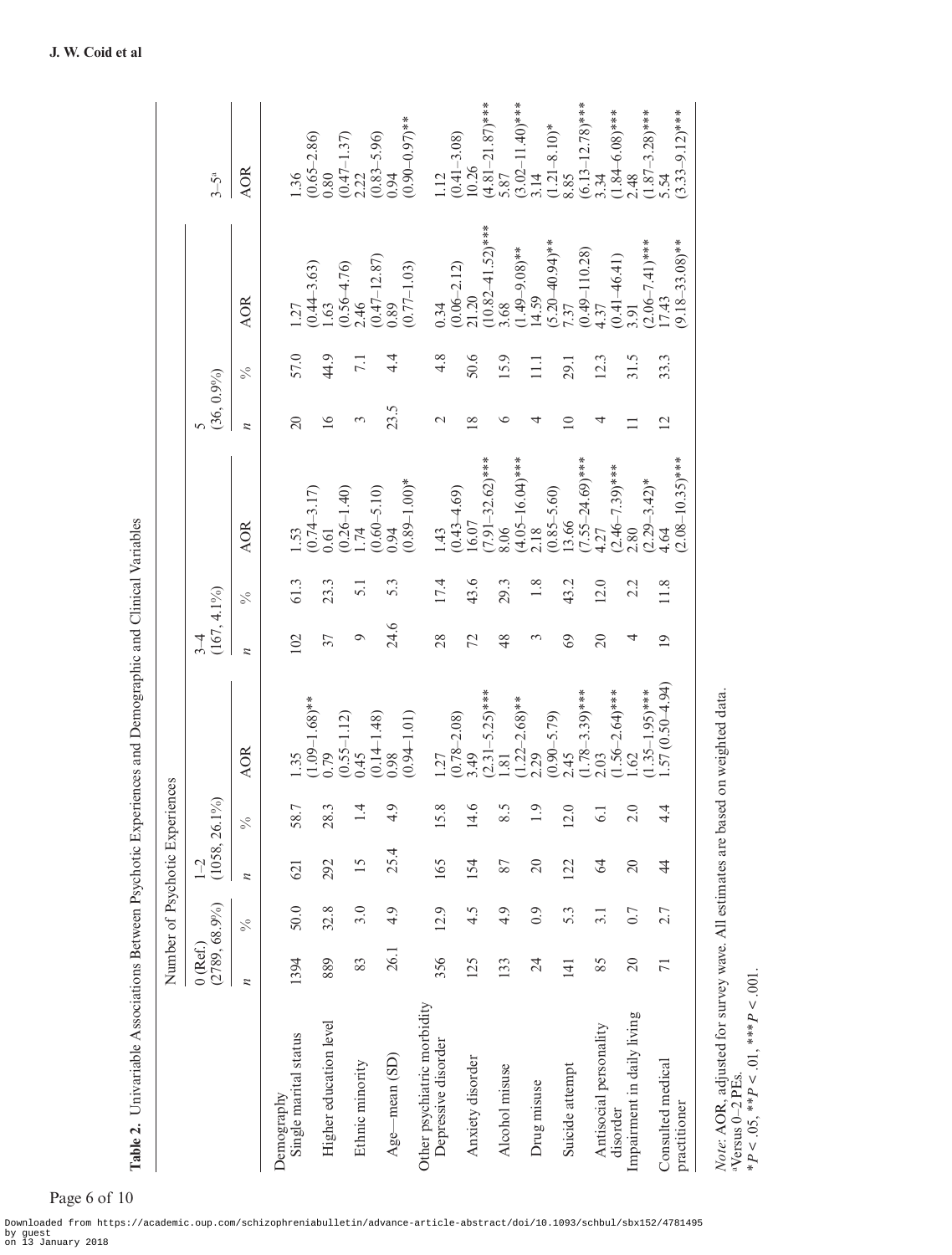|                                         | Number of Psychotic Experiences |               |                  |            |               |                |            |                |                  |            |               |                  |
|-----------------------------------------|---------------------------------|---------------|------------------|------------|---------------|----------------|------------|----------------|------------------|------------|---------------|------------------|
|                                         | $1 - 2$                         |               |                  | $3 - 4$    |               |                | 5          |                |                  | $3-5^a$    |               |                  |
|                                         | <b>AOR</b>                      | 95% CI        | $\boldsymbol{P}$ | <b>AOR</b> | 95% CI        | $\overline{P}$ | <b>AOR</b> | 95% CI         | $\boldsymbol{P}$ | <b>AOR</b> | 95% CI        | $\boldsymbol{P}$ |
| Model I                                 |                                 |               |                  |            |               |                |            |                |                  |            |               |                  |
| Urban birth                             | 0.88                            | $0.73 - 1.07$ | .180             | 1.27       | $0.55 - 2.96$ | .547           | 8.57       | 1.49 - 49.48   | .020             | 1.80       | $1.22 - 2.65$ | .006             |
| Currently lives in urban<br>environment | 0.80                            | $0.55 - 1.16$ | .215             | 1.63       | $1.01 - 2.63$ | .046           | 4.51       | $0.83 - 24.43$ | .015             | 2.02       | $1.44 - 2.84$ | .001             |
| Migrant worker                          | 1.03                            | $0.77 - 1.38$ | .810             | 1.15       | $0.57 - 2.31$ | .667           | 2.31       | $0.28 - 19.10$ | .409             | 1.29       | $0.70 - 2.39$ | .384             |
| Time at current location<br>in years    | 0.81                            | $0.64 - 1.02$ | .070             | 0.59       | $0.39 - 0.89$ | .016           | 0.76       | $0.46 - 1.25$  | .261             | 0.66       | $0.49 - 0.89$ | .002             |
| Model II                                |                                 |               |                  |            |               |                |            |                |                  |            |               |                  |
| Urban birth                             | 0.90                            | $0.74 - 1.10$ | .277             | 1.21       | $0.47 - 3.12$ | .673           | 8.80       | $1.22 - 63.55$ | .033             | 1.84       | $1.23 - 2.75$ | .006             |
| Currently lives in urban<br>environment | 0.73                            | $0.46 - 1.16$ | .167             | 1.56       | $0.78 - 3.15$ | .193           | 3.81       | $0.70 - 20.73$ | .112             | 2.04       | $1.27 - 3.28$ | .006             |
| Migrant worker                          | 0.99                            | $0.69 - 1.43$ | .974             | 0.97       | $0.53 - 1.78$ | .924           | 2.26       | $0.24 - 21.22$ | .448             | 1.17       | $0.60 - 2.27$ | .626             |
| Time at current location<br>in years    | 0.83                            | $0.64 - 1.09$ | .169             | 0.60       | $0.41 - 0.86$ | .009           | 0.76       | $0.45 - 1.30$  | .291             | 0.68       | $0.51 - 0.91$ | .014             |
| Model III                               |                                 |               |                  |            |               |                |            |                |                  |            |               |                  |
| Urban birth                             | 1.07                            | $0.82 - 1.40$ | .573             | 1.08       | $0.47 - 2.51$ | .770           | 8.81       | $1.50 - 51.79$ | .020             | 1.63       | $1.25 - 2.11$ | .001             |
| Currently lives in urban<br>environment | 0.73                            | $0.47 - 1.15$ | .163             | 0.90       | $0.47 - 1.73$ | .734           | 2.20       | $0.39 - 12.50$ | .348             | 1.18       | $0.77 - 1.80$ | .417             |
| Migrant worker                          | 0.92                            | $0.58 - 1.47$ | .701             | 0.85       | $0.55 - 1.32$ | .443           | 2.08       | $0.09 - 45.81$ | .620             | 1.05       | $0.41 - 2.65$ | .917             |
| Time at current location<br>in years    | 0.75                            | $0.51 - 1.11$ | .135             | 0.59       | $0.41 - 0.85$ | .008           | 1.17       | $0.21 - 6.62$  | .850             | 0.76       | $0.58 - 1.01$ | .056             |

<span id="page-6-0"></span>**Table 3.** Effects of Urbanicity, Migrancy, and Residential Stability on Number of Psychotic Experiences Following Multivariable Regression

*Note*: All estimates are based on weighted data. *Reference group*: no psychotic experiences. *Model I*: adjusted for survey wave and age. *Model II*: further adjusted for anxiety disorder, alcohol misuse, drug use, suicide attempt and antisocial personality disorder. *Model III*: further adjusted for other urbanicity/ migrancy characteristics. a Versus 0–2 PEs.



<span id="page-6-1"></span>**Fig. 2.** Combined effect of urban-rural birthplace and current living status on experience of 3 or more psychotic experiences (PEs). Chinese men born in urban areas and living in urban areas at the time of the survey had elevated odds of experiencing 3 or more PEs compared with men born and living in rural areas. No other differences in risk were observed. Wald *P* value for interaction: *P* = .01. Model adjusted for age, anxiety disorder, alcohol misuse, drug use, suicide attempt, antisocial personality disorder, migrant status, time resident in current area and survey wave. Three or more PEs on PSQ has been previously used to define the presence of clinically relevant psychosis. d: number of people endorsing 3+ PEs; N: total sample; AOR: adjusted odds ratio.

migrant worker population reached 211 million in 2009 (National Health and Family Planning Commission of PRC; <http://en.nhfpc.gov.cn/>) and the mental health status of migrants is considered generally poorer, par-ticularly among those who move between cities<sup>[17](#page-8-12)</sup> and become unemployed.[34](#page-9-2) Rural-to-urban migrants experience stressful living conditions and social stigma which interferes with reconstruction of social capital.<sup>35</sup> Shorter time in current location, rather than migrant status per se, may therefore correspond to difficulty re-establishing protective effects against PEs; alternatively shorter time in current location could be a result of PEs and associated psychopathology (reverse causation). However, our lack of observed associations between PEs, other psychiatric morbidity, and work migrancy may have been due to bias inherent in cross-sectional studies of migrants: sick and unhealthy migrants are observed to return to their home towns and villages leading to general overestimate of the health status of rural-urban migrants. $36$ Additionally, migrant workers in the Chengdu region may have experienced better mental health, observed elsewhere, associated with economic mobility and improved opportunities[.37](#page-9-5)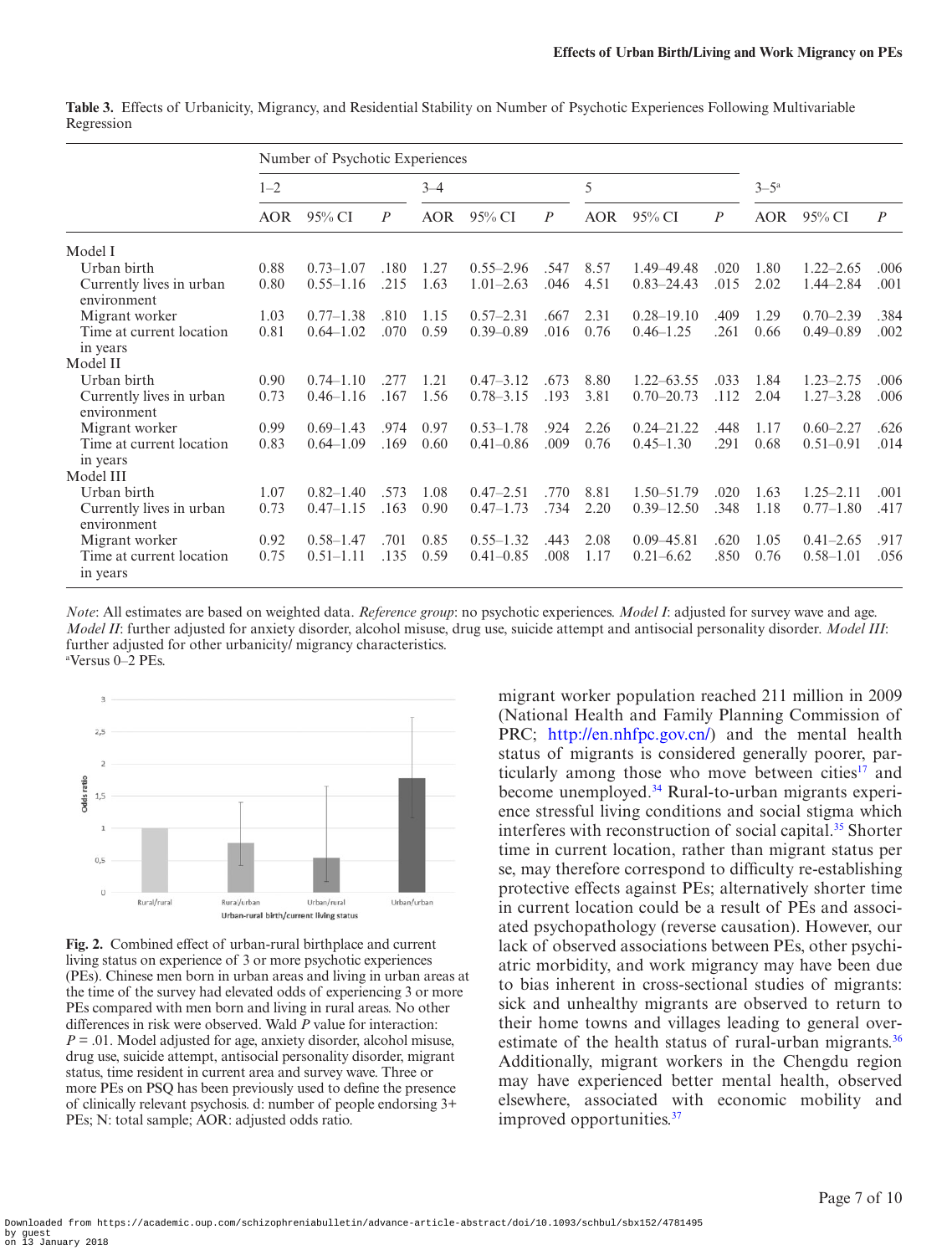#### *Strengths and Limitations*

Our study should be considered in light of its strengths and limitations. Although we used a self-report instrument assessing only 5 symptoms, these are central to the diagnosis of psychosis, have good face validity, and are likely to be strongly associated with other symptoms in the syndrome of psychosis. While our results indicate that 2 definitions of more severe psychosis pathologies (endorsement of 3 or more, or all 5 PEs) was associated with urban birth, future epidemiological studies in countries such as China should incorporate detailed, comprehensive assessments of clinical psychosis outcomes to understand whether urban birth is a marker of increased risk of psychotic disorder vs subclinical PEs in the general population. Because we were unable to confirm whether participants with more severe phenotypes in our study had clinical psychosis using research diagnostic interviews, it was necessary to rely on indicators of discontinuity across this population,  $33$  self-reported clinical impairment, and medical consultations. Longitudinal or repeated cross-sectional surveys, which include female participants, are essential in future investigations, since they could assess whether incidence of psychotic disorders in such countries increases as a function of industrialization and economic transformation.

The survey took place in Chengdu area (Western Central China), where we used back-translated assessments of exposure, outcome and other variables. Despite our efforts to obtain census data from China to compare our sample's demographic characteristics to corresponding census data from this area of China or other areas of China, this was not possible. On the other hand, we believe that the information we obtained to create weights ensures that the weighted sample was (to the best of our knowledge) representative of the population of interest.

Finally, the large, representative sample allowed us to test associations at the population level and important interactions between risk factors. Nonetheless, despite our large sample size, our survey reported a low prevalence of 5 PEs (0.9%), resulting in some wide CIs associated with this group. Further, larger multi-site studies will be necessary to obtain more precise estimates. In attempting to measure effects on severity, we were unable to include long-stay patients in hospitals because inpatients were not included in the survey. Nevertheless, PRC has relatively fewer psychiatric beds compared to the US and European countries, and there is greater expectation that support will be provided by families.<sup>38</sup>

#### *Implications*

Psychotic disorders are increasingly seen as symptomatic expressions of more than 1 disease process, with different aetiologies leading to the same presentation. Our study findings are new and suggest 2 different disease processes leading to PEs in our sample. Firstly, the extended

psychosis phenotype along a continuum with clinical psychosis, closely associated with other conditions, including anxiety and substance misuse, where stressful environmental factors are thought to have interacted with genetic risk[.32](#page-9-0) Our findings support emerging evidence that PEs may be highly prevalent among young Chinese men.<sup>[39](#page-9-7)</sup> This may be due to the relatively young age of our sample, given the robust peak in psychotic disorder for men at this age.[40](#page-9-8) We discourage comparisons of our findings with other international prevalence estimates<sup>30</sup> because few studies have used comparable designs, sampling strategies or instruments to assess PEs. One exception is a comparison with a parallel survey we have conducted in a sample of young men in the UK to estimate PEs using the PSQ. Here, we have shown that young Chinese men were nearly 3 times more likely to report 3 or more PEs than their British counterparts (OR: 2.91, 95% CI 1.85–4.57).<sup>[41](#page-9-9)</sup> The high 12-month prevalence of any PE reported in our sample coincided with rapid urbanization, and we cannot refute the possibility that dramatic social processes contributed to the substantial prevalence of PEs seen here and elsewhere in Chinese youth.<sup>[39](#page-9-7)</sup>

Despite this, the association between PEs and urban birth were restricted to greater endorsement of PEs (using either our nominal or binary outcome). Given that most PEs are short-lasting and will not result in more severe psychotic conditions, these results suggest that the effects of urban exposures may be limited to clinical phenotypes. Since urban birth may be a marker for exposure to in utero or early life adversities, further longitudinal studies should now incorporate neuropathological and genetic markers to differentiate the more prevalent, severe clinical condition, with a relatively sudden onset in young adulthood<sup>[42](#page-9-10)</sup> and associated with urban birth, from the continuum of PEs in the general population. We found some evidence to suggest that the effect of urban birth on reporting 3 or more PEs was only maintained amongst those still living in an urban area; such synergy potentially supports a role for chronic exposure to social adversities across the life course.

Earlier commentaries on the apparent increase of schizophrenia during the 19th century, coinciding with rapid urbanization, suggested possible key exposures were neurotoxins or infections[.7–9](#page-8-6) Correspondingly, our study in 21st century China suggests that risk of a distinct form of clinical psychosis is increased among those born in urban environments, whose parents may have witnessed and been part of a rapid social and economic transformation in China from rural to urban populations, who may subsequently have been exposed to new social and environmental adversities associated with urban birth.

#### **Supplementary Material**

Supplementary data are available at *Schizophrenia Bulletin* online.

Downloaded from https://academic.oup.com/schizophreniabulletin/advance-article-abstract/doi/10.1093/schbul/sbx152/4781495 by guest on 13 January 2018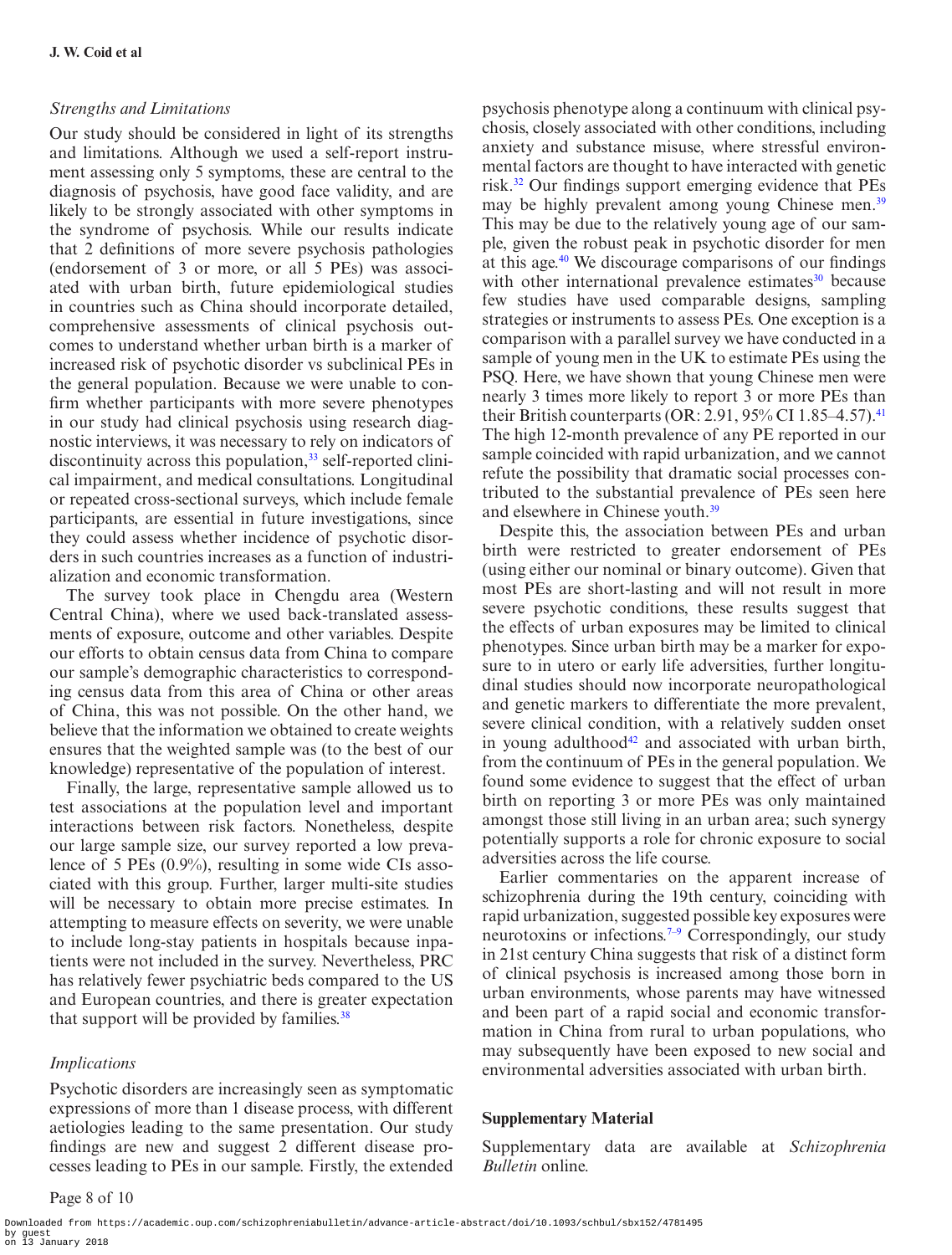#### **Funding**

The study was supported by funding from the East London National Health Service Foundation Trust, UK and the Opening Project of Key Laboratory of Evidence Science (China University of Political Science and Law), Ministry of Education, China (102249). J.B.K. is supported by a Sir Henry Dale Fellowship jointly funded by the Wellcome Trust and the Royal Society (101272/Z/13/Z).

#### **Acknowledgment**

The authors have declared that there are no conflicts of interest in relation to the subject of this study.

#### **References**

- <span id="page-8-0"></span>1. Heinz A, Deserno L, Reininghaus U. Urbanicity, social adversity and psychosis. *World Psychiatry*. 2013;12:187–197.
- <span id="page-8-1"></span>2. Mortensen PB, Pedersen CB, Westergaard T, et al. Effects of family history and place and season of birth on the risk of schizophrenia. *N Engl J Med*. 1999;340:603–608.
- <span id="page-8-2"></span>3. Pedersen CB, Mortensen PB. Evidence of a dose-response relationship between urbanicity during upbringing and schizophrenia risk. *Arch Gen Psychiatry*. 2001;58:1039–1046.
- <span id="page-8-3"></span>4. Sundquist K, Frank G, Sundquist J. Urbanisation and incidence of psychosis and depression: follow-up study of 4.4 million women and men in Sweden. *Br J Psychiatry*. 2004;184:293–298.
- <span id="page-8-4"></span>5. Newbury J, Arseneault L, Caspi A, Moffitt TE, Odgers CL, Fisher HL. Why are children in urban neighborhoods at increased risk for psychotic symptoms? Findings from a UK Longitudinal Cohort Study. *Schizophr Bull*. 2016;42:1372–1383.
- <span id="page-8-5"></span>6. Verdoux H, van Os J. Psychotic symptoms in non-clinical populations and the continuum of psychosis. *Schizophr Res*. 2002;54:59–65.
- <span id="page-8-6"></span>7. Torrey EF. *Schizophrenia and Civilization*. New York: Jason Aronson; 1980.
- 8. Hare E. Was insanity on the increase? The fifty-sixth Maudsley Lecture. *Br J Psychiatry*. 1983;142:439–455.
- 9. Hare E. Schizophrenia as a recent disease. *Br J Psychiatry*. 1988;153:521–531.
- <span id="page-8-7"></span>10. Kirkbride JB, Jones PB, Ullrich S, Coid JW. Social deprivation, inequality, and the neighborhood-level incidence of psychotic syndromes in East London. *Schizophr Bull*. 2014;40:169–180.
- <span id="page-8-8"></span>11. Linscott RJ, van Os J. An updated and conservative systematic review and meta-analysis of epidemiological evidence on psychotic experiences in children and adults: on the pathway from proneness to persistence to dimensional expression across mental disorders. *Psychol Med*. 2013;43:1133–1149.
- <span id="page-8-25"></span>12. van Os J, Linscott RJ, Myin-Germeys I, Delespaul P, Krabbendam L. A systematic review and meta-analysis of the psychosis continuum: evidence for a psychosis pronenesspersistence-impairment model of psychotic disorder. *Psychol Med*. 2009;39:179–195.
- <span id="page-8-26"></span>13. Dominguez MD, Wichers M, Lieb R, Wittchen HU, van Os J. Evidence that onset of clinical psychosis is an outcome of

progressively more persistent subclinical psychotic experiences: an 8-year cohort study. *Schizophr Bull*. 2011;37:84–93.

- <span id="page-8-9"></span>14. Chan KY, Zhao FF, Meng S, et al.; Global Health Epidemiology Reference Group (GHERG). Prevalence of schizophrenia in China between 1990 and 2010. *J Glob Health*. 2015;5:010410.
- <span id="page-8-10"></span>15. Zhong BL, Liu TB, Huang JX, et al. Acculturative stress of Chinese rural-to-urban migrant workers: a qualitative study. *PLoS One*. 2016;11:e0157530.
- <span id="page-8-11"></span>16. Wong DFK, Chang YL, He XS. Rural migrant workers in urban China: living a marginalised life. *Int J Soc Welfare*. 2007;16:32–40.
- <span id="page-8-12"></span>17. Yang T, Xu X, Li M, Rockett IR, Zhu W, Ellison-Barnes A. Mental health status and related characteristics of Chinese male rural-urban migrant workers. *Community Ment Health J*. 2012;48:342–351.
- 18. Guo Y, Chen X, Gong J, et al. Association between spouse/ child separation and migration-related stress among a random sample of rural-to-urban migrants in Wuhan, China. *PLoS One*. 2016;11:e0154252.
- 19. Lin Y, Zhang Q, Chen W, et al. Association between social integration and health among internal migrants in ZhongShan, China. *PLoS One*. 2016;11:e0148397.
- <span id="page-8-13"></span>20. Cooper J, Sartorius N. Cultural and temporal variations in schizophrenia: a speculation on the importance of industrialization. *Br J Psychiatry*. 1977;130:50–55.
- <span id="page-8-14"></span>21. Long J, Huang G, Liang W, et al. The prevalence of schizophrenia in mainland China: evidence from epidemiological surveys. *Acta Psychiatr Scand*. 2014;130:244–256.
- <span id="page-8-15"></span>22. Coid JW, Ullrich S, Keers R, et al. Gang membership, violence, and psychiatric morbidity. *Am J Psychiatry*. 2013;170:985–993.
- <span id="page-8-16"></span>23. Bebbington P, Nayani T. The Psychosis Screening Questionnaire. *Int J Methods Psychiatr Res*. 1995;5:11–20.
- <span id="page-8-17"></span>24. Ullrich S, Deasy D, Smith J, et al. Detecting personality disorders in the prison population of England and Wales: comparing case identification using the SCID-II screen and the SCID-II clinical interview. *J Forens Psychiatry Psychol*. 2008;19:301–322.
- <span id="page-8-18"></span>25. Zigmond AS, Snaith RP. The hospital anxiety and depression scale. *Acta Psychiatr Scand*. 1983;67:361–370.
- <span id="page-8-19"></span>26. Wang W, Chair SY, Thompson DR, Twinn SF. A psychometric evaluation of the Chinese version of the Hospital Anxiety and Depression Scale in patients with coronary heart disease. *J Clin Nurs*. 2009;18:1908–1915.
- <span id="page-8-20"></span>27. Babor T, Higgins-Biddle J, Saunders J, Monteiro M. The Alcohol Use Disorders Identification Test (AUDIT). Geneva, Switzerland: WHO; 2001.
- <span id="page-8-21"></span>28. Berman AH, Bergman H, Palmstierna T, Schlyter F. Evaluation of the Drug Use Disorders Identification Test (DUDIT) in criminal justice and detoxification settings and in a Swedish population sample. *Eur Addict Res*. 2005;11:22–31.
- <span id="page-8-22"></span>29. Wu SI, Huang HC, Liu SI, et al. Validation and comparison of alcohol-screening instruments for identifying hazardous drinking in hospitalized patients in Taiwan. *Alcohol Alcohol*. 2008;43:577–582.
- <span id="page-8-23"></span>30. McGrath JJ, Saha S, Al-Hamzawi A, et al. Psychotic experiences in the general population: a cross-national analysis based on 31,261 respondents from 18 countries. *JAMA Psychiatry*. 2015;72:697–705.
- <span id="page-8-24"></span>31. McGrath JJ, Saha S, Al-Hamzawi A, et al. The bidirectional associations between psychotic experiences and DSM-IV mental disorders. *Am J Psychiatry*. 2016;173:997–1006.